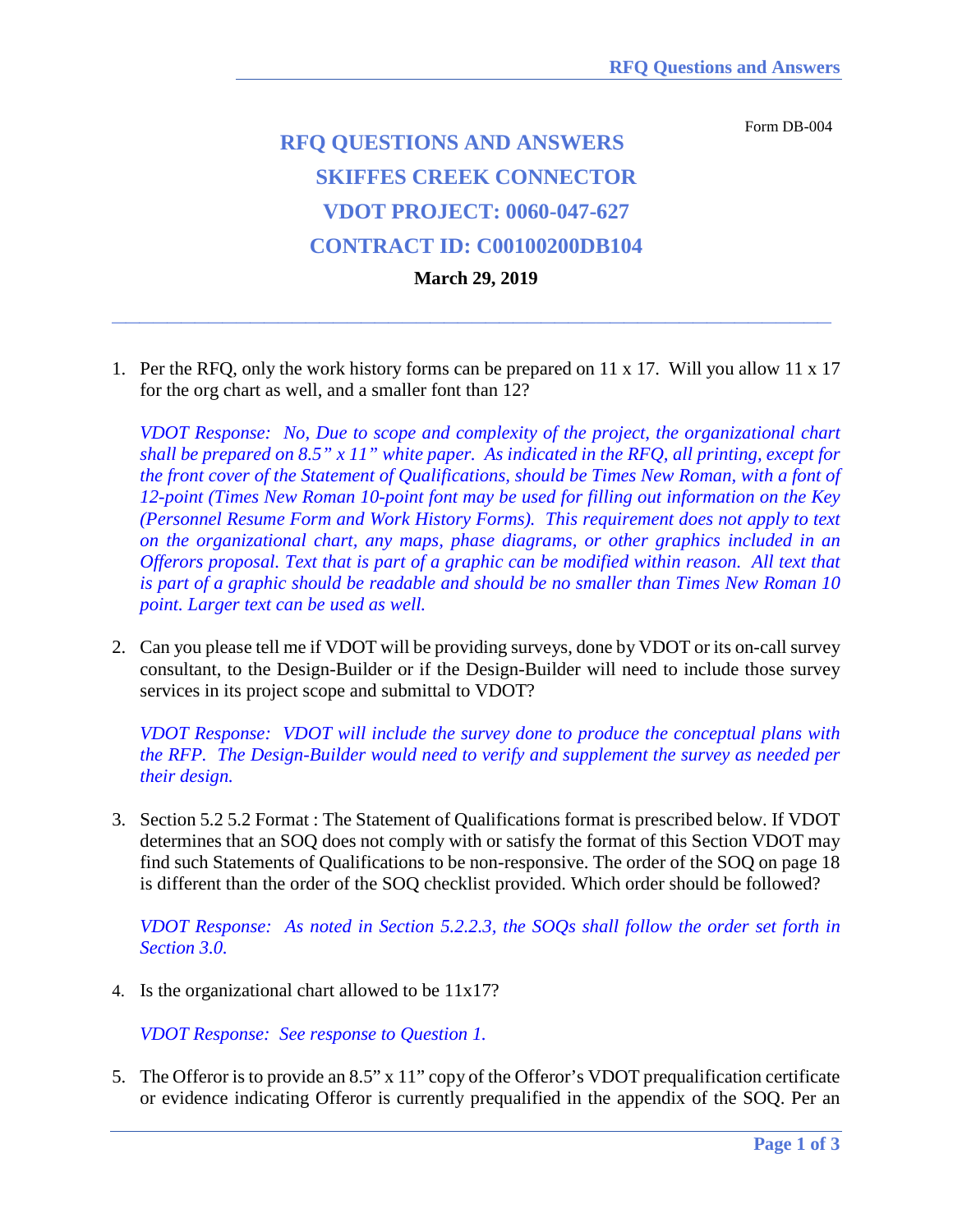email received from the prequalification department, certificates are no longer issued. Is a copy of the list of prequalified vendors acceptable?

*VDOT Response: A copy of the current listing of the Firm's prequalification posted on VDOT's website is acceptable. This will be addressed in an upcoming addendum.*

6. Please provide any preliminary information on existing geotechnical conditions.

*VDOT Response: The geotechnical study is ongoing. Information related to geotechnical conditions including the Geotechnical Data Report (GDR) will be provided with the RFP.* 

7. As per the preproposal information meeting, what process will VDOT follow to entertain and potentially approve innovative intersection alternatives during the RFP stage? Does VDOT intend to consider ATCs, Proprietary Meetings or Confidential Q&A?

*VDOT Response: Proprietary meetings will be held for confidential proposal related discussions during the RFP stage. The Formal Alternative Technical Concepts (ATC) Process will not be used for this project.*

8. The RFQ states that VDOT will coordinate the adjustment of the transmission and distribution facilities. Please confirm that this includes the environmental studies and permitting associated with these relocations. Please confirm that there will be no required alignment shifts or any coordination associated with these utilities needed from the design-build team. Please provide a schedule for design and relocation of the facilities and confirm that delays to that schedule will not be the responsibility of the design-build team.

*VDOT Response: VDOT is only coordinating the adjustment of the Dominion Energy Transmission and Distribution Facilities located within the 200' VEPCO Easement identified on the Preliminary Plans. Dominion Energy will be required to obtain any necessary environmental permits or studies associated with this adjustment. The proposed relocation plan and schedule will be provided with the RFP.*

9. Please confirm that the Team's Organization Chart can be submitted on 11"x17" paper

*VDOT Response: See response to Question 1.*

10. Will the scope of the project include any landscaping requirements?

*VDOT Response: This project will only include the VDOT roadside development with no additional landscaping. Requirements will be included in the RFP.*

11. With other ongoing VDOT pursuits, would VDOT consider a 4-30-19 SOQ submittal date in lieu of the current 4-23-19 SOQ submittal date?